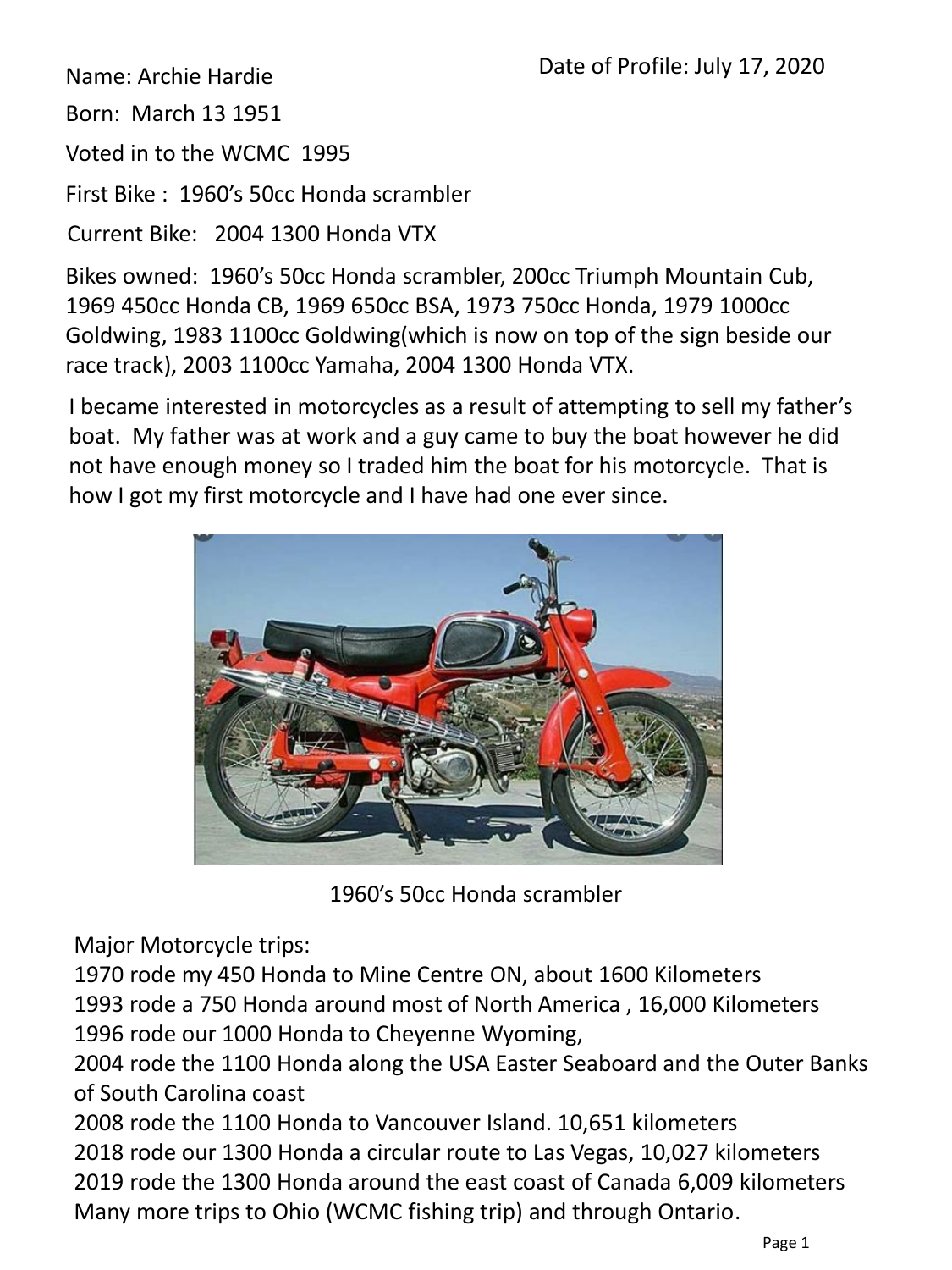

1996 rode the 1000 Honda to Cheyenne Wyoming



2018 rode our 1300 Honda a circular route to Las Vegas, 10,027 kilometers